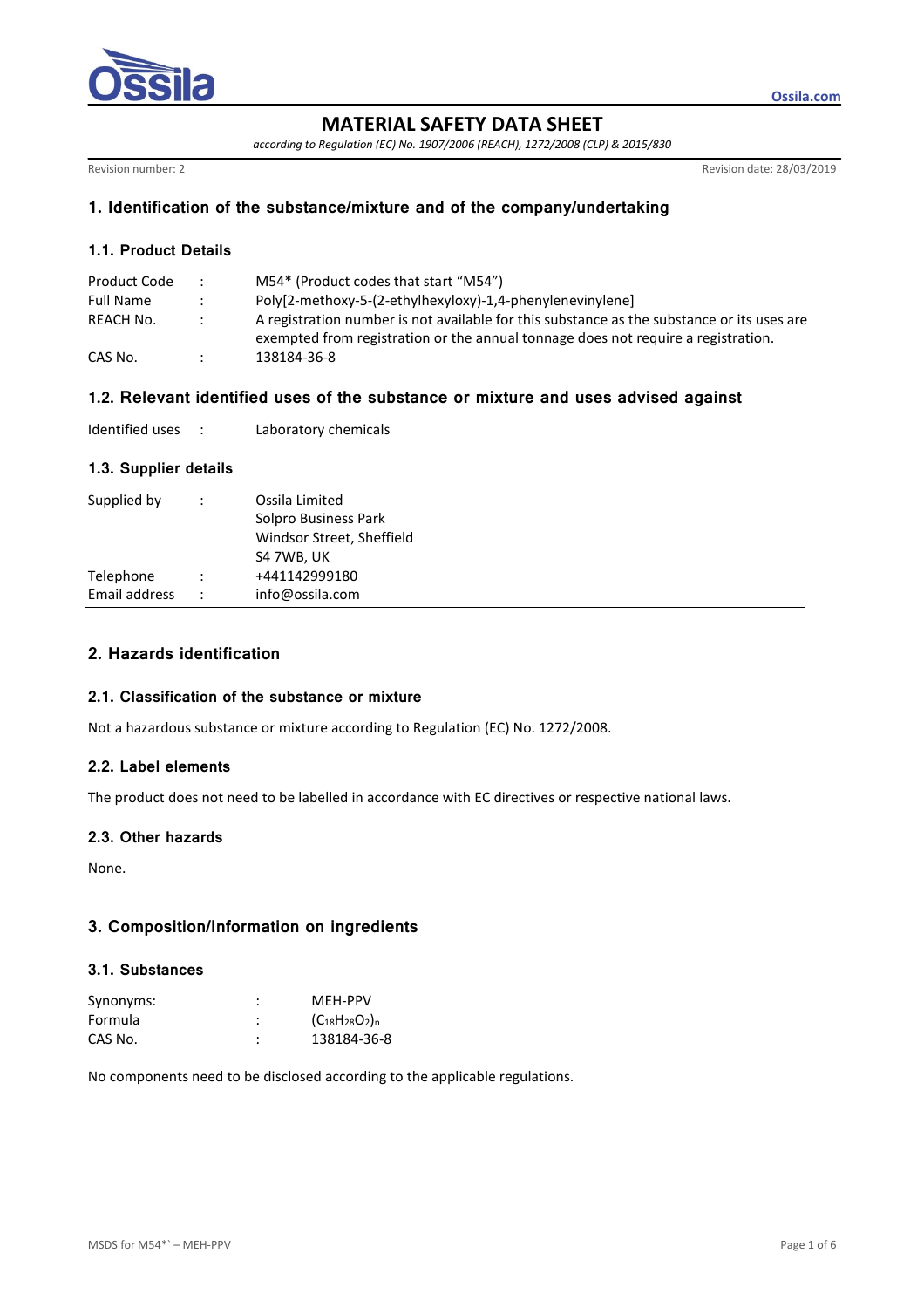## **4. First aid measures**

### **4.1. Description of first aid measures**

#### **After Inhalation**

Remove person to fresh air. If not breathing, give person artificial respiration.

### **After skin contact**

Wash with soap and water.

**After eye contact**  Flush with copious amounts of water as a precaution.

**After Ingestion**  Rinse out mouth with water.

### **4.2. Most important symptoms and effects, both acute and delayed**

The most important known symptoms and effects are described in section 11.

### **4.3. Indication of any immediate medical attention and special treatment needed**

No data available.

## **5. Fire fighting**

### **5.1. Extinguishing media**

**Suitable extinguishing media**: Dry chemical, alcohol-resistant foam, carbon dioxide or water spray. Consult with local fire authorities before attempting large scale fire-fighting operations.

## **5.2. Special hazards arising from the substance of mixture**

**Hazardous combustion products:** Carbon oxides.

#### **5.3. Advice for firefighters**

Wear a self-contained breathing apparatus if necessary. During a fire, irritating and highly toxic gases and vapours may be generated by thermal decomposition.

## **6. Accidental release measures**

#### **6.1. Personal precautions, protective equipment and emergency procedures**

Wear personal protective equipment (section 8). Avoid dust formation. Ensure room is well ventilated.

#### **6.2. Environmental precautions**

Do not let product enter drains.

#### **6.3. Containment and cleaning**

Contain and clean up spill if safe to do so using an electrically protected vacuum cleaner or by wet-brushing. Dispose of dry waste in closed container for proper disposal according to local regulations.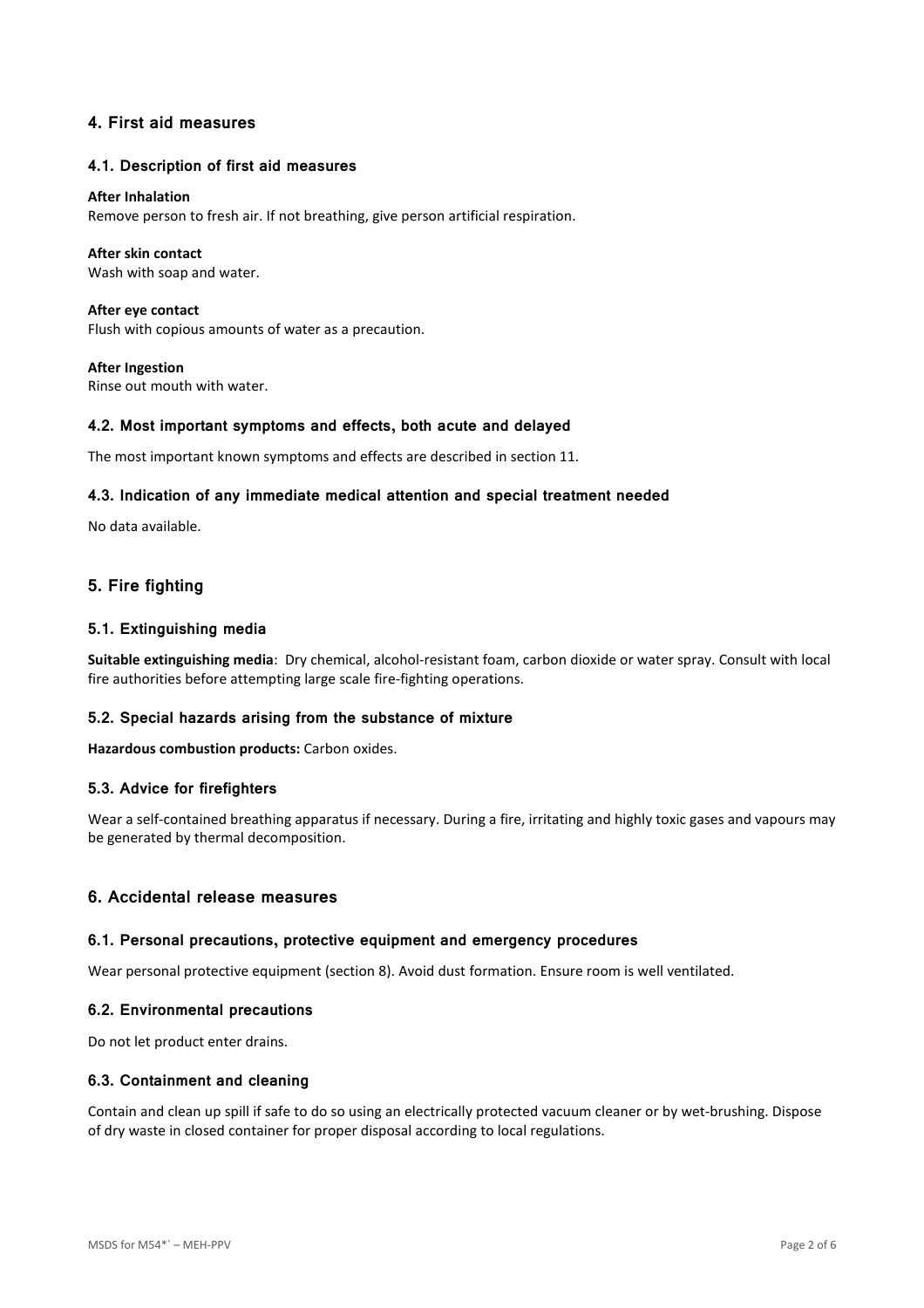# **7. Handling and storage**

## **7.1. Precautions for safe handling**

Avoid formation of dust and aerosols. Provide exhaust ventilation in places where dust is formed.

### **7.2. Conditions for safe storage, including any incompatibilities**

Store in a cool, dry and well-ventilated place inside of a tightly sealed container. Reseal containers that have been opened and keep upright to prevent leakage.

**Quality-related information:** Product is light sensitive and air sensitive. Recommended storage temperature: 2 - 8 °C. Store in the dark.

## **7.3. Specific end uses**

Use in laboratories.

## **8. Exposure controls / Personal protection**

## **8.1. Control parameters**

### **Components with workplace control parameters**

Contains no substances with occupational exposure limit values.

### **Biological occupational exposure limits**

This product does not contain any hazardous materials with biological limits.

## **8.2. Exposure controls**

### **Engineering measures**

Handle in accordance with good industrial engineering/laboratory practices for hygiene and safety. Ensure eyewash stations and safety showers are close to the laboratory workstation. Ensure good general ventilation is present when handling the product.

## **Personal protective equipment**

**Eyes:** Wear safety glasses with side-shields conforming to appropriate government standards such as NOISH (US) or EN166 (EU).

**Skin**: Handle with appropriate gloves and use proper glove removal technique to avoid skin contact. Dispose of gloves in accordance with applicable laws. Wash and dry hands.

The selected protective gloves must satisfy the specifications of EU Directive 89/686/EEC and the standard EN 374 derived from it.

**Clothing:** Wear complete suit protecting against chemicals; the type of equipment should be appropriate for the concentration and amount of dangerous substance used.

**Respirators:** Where protection from nuisance dusts is needed, use type N95 (US) or type P1 (EN 143) dust masks or those approved under appropriate government standards such as NIOSH (US) or CEN (EU).

#### **General hygiene measures**

Wash thoroughly after handling. Wash contaminated clothing before reuse.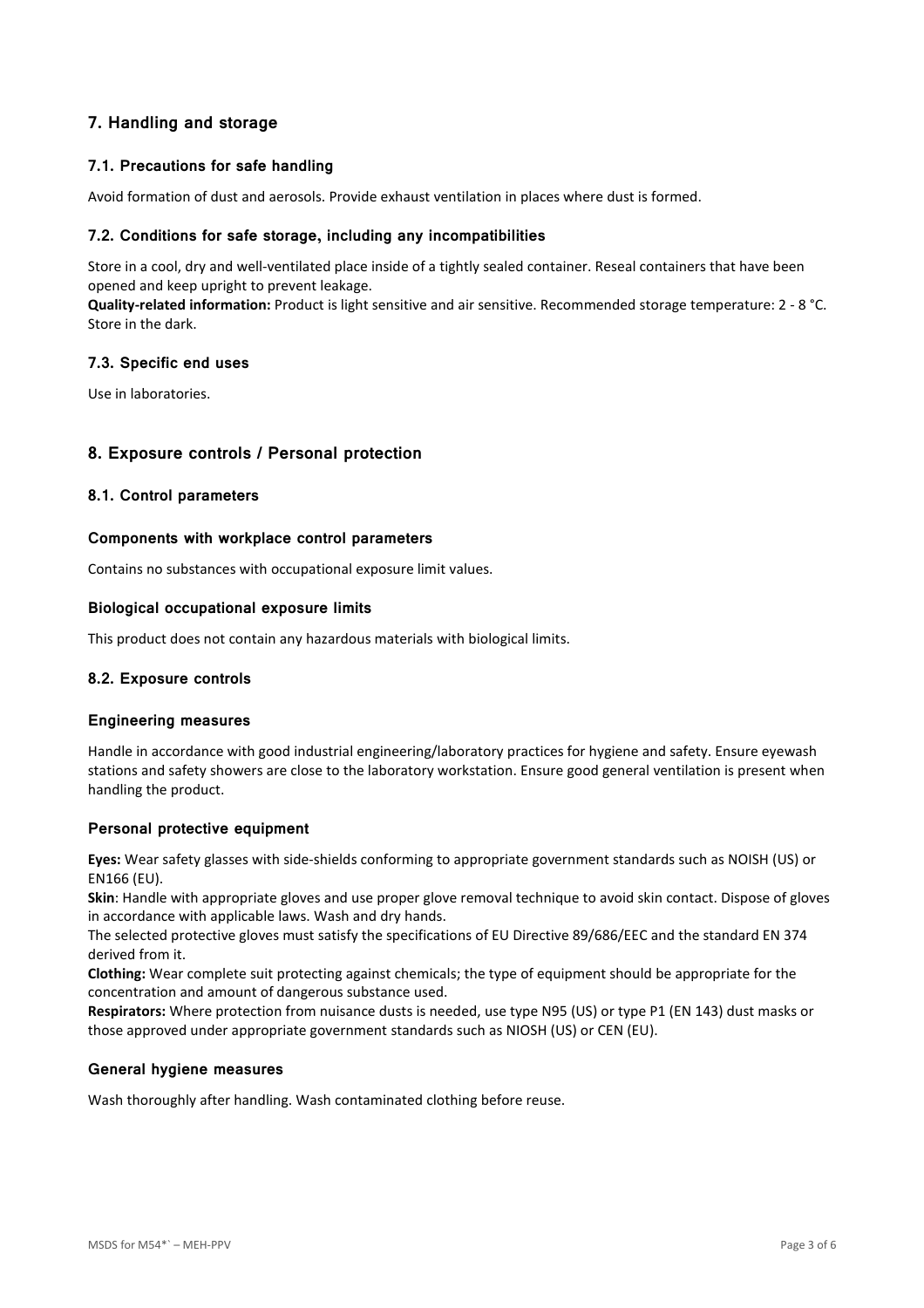# **9. Physical and chemical properties**

## **9.1. Information on basic physical and chemical properties**

| Solid red/brown powder/fibre                        |
|-----------------------------------------------------|
| No data available                                   |
| No data available                                   |
| No data available                                   |
| 371 °C (TGA)                                        |
| No data available                                   |
| No data available                                   |
| No data available                                   |
| No data available                                   |
| No data available                                   |
| No data available                                   |
| No data available                                   |
| No data available                                   |
| Chlorobenzene, chloroform, tetrahydrofuran, toluene |
| No data available                                   |
| No data available                                   |
| No data available                                   |
| No data available                                   |
| No data available                                   |
| No data available                                   |
|                                                     |

## **9.2. Other safety information**

No data available.

# **10. Stability and reactivity**

## **10.1 Reactivity**

No data available.

## **10.2. Chemical stability**

Stable under normal temperatures and pressures under recommended storage conditions.

## **10.3. Possibility of hazardous reactions**

No data available.

### **10.4. Conditions to avoid**

No data available.

## **10.5. Incompatible materials**

Strong oxidising agents.

## **10.6. Hazardous decomposition products**

No known hazardous decomposition products.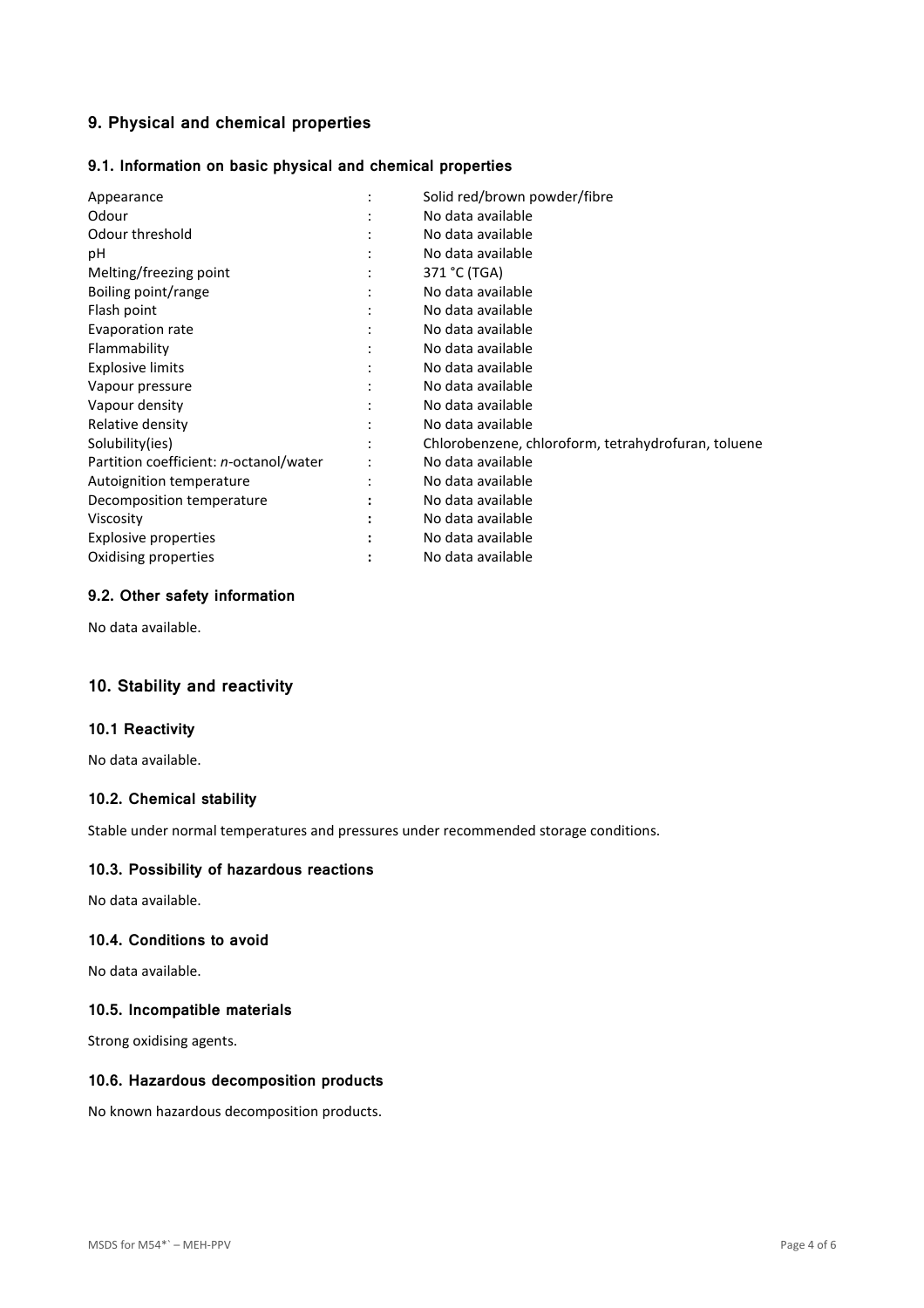## **11. Toxicological information**

### **11.1. Information on toxicological effects**

**Acute toxicity**  No data available. **Skin corrosion/irritation**  No data available. **Serious eye damage/eye irritation**  No data available. **Respiratory or skin sensitization**  No data available. **Germ cell mutagenicity**  No data available. **Carcinogenicity**  No data available. **Reproductive toxicity**  No data available. **Specific target organ toxicity - single exposure**  No data available. **Specific target organ toxicity - repeated exposure**  No data available. **Aspiration hazard**  No data available. **Routes of exposure**  Eye contact, ingestion, inhalation, skin contact. **Signs and Symptoms of Exposure**  No data available.

To the best of our knowledge, the chemical, physical, and toxicological properties have not been thoroughly investigated.

## **12. Ecological information**

### **12.1. Toxicity**

No data available.

#### **12.2. Persistence and degradability**

No data available.

### **12.3. Bioaccumulative potential**

No data available.

#### **12.4. Mobility in soil**

No data available.

#### **12.5. Results of PBT and vPvB assessment**

PBT/vPvB assessment not available as chemical safety assessment not required/not conducted.

#### **12.6. Other adverse effects**

No data available.